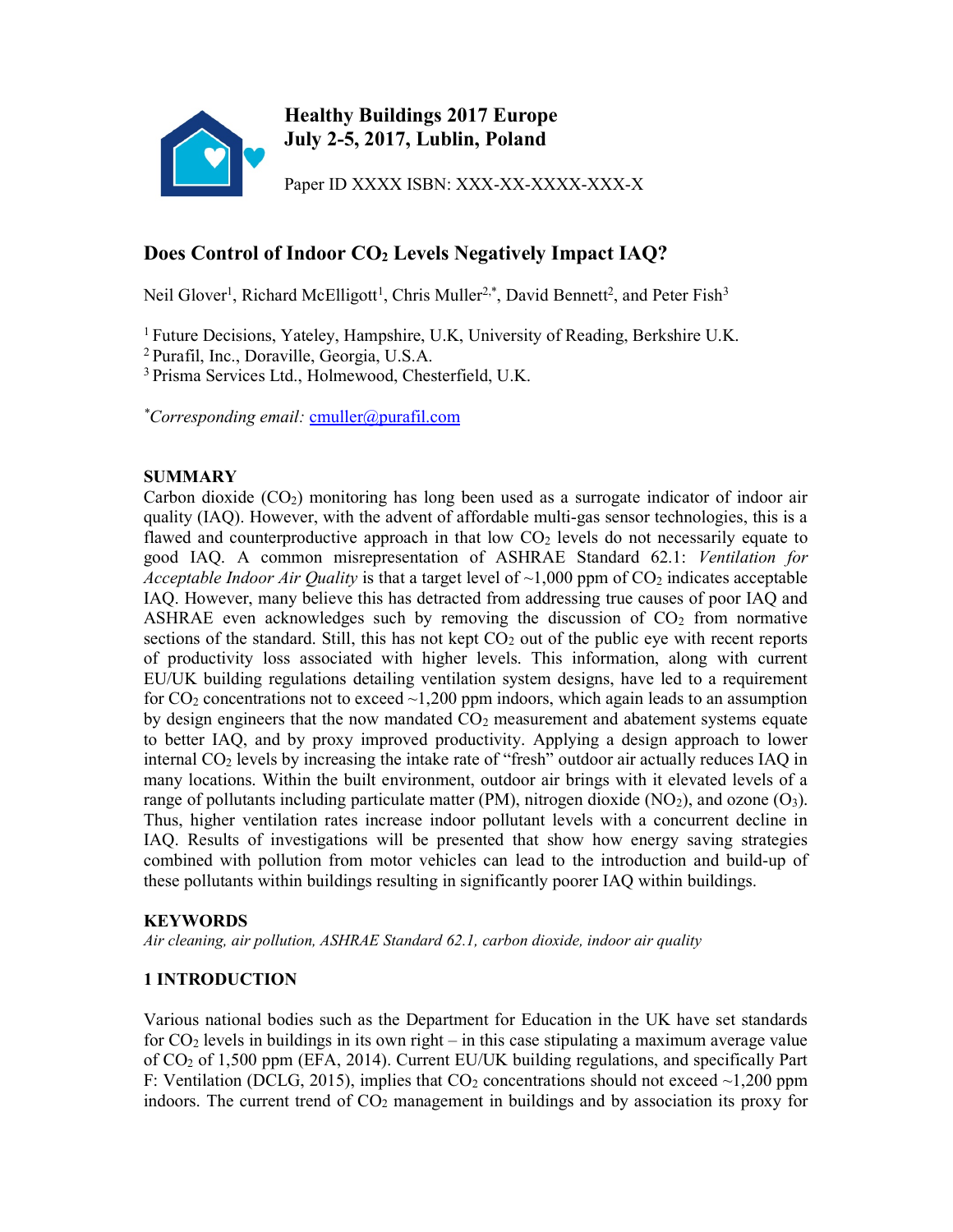good IAQ is pushing building control philosophies to lower internal levels by increasing the intake rate of "fresh" outdoor air.

Carbon dioxide  $(CO_2)$  has been used as a surrogate indicator of indoor air quality (IAQ) for decades even though the direct connection between  $CO<sub>2</sub>$  levels and IAQ in buildings remains debatable. First introduced in 1981 by the American Society of Heating, Refrigerating, and Air-conditioning Engineers in its Standard 62.1: Ventilation for Acceptable Indoor Air Quality (ASHRAE, 2016), a target level of 1,000 parts-per-million (ppm) was used as an indication of acceptable IAQ. Being at or below this level did not guarantee good IAQ, and in fact, many believed it detracted from true causes of poor IAQ to the point that the current version of Standard 62.1 does not consider  $CO<sub>2</sub>$  as a contaminant of concern with regards to IAQ and no longer discusses  $CO<sub>2</sub>$  in the normative sections of the standard. However, this has not kept  $CO<sub>2</sub>$  monitoring out of the public eye.

Because no direct health effects could be identified for  $CO<sub>2</sub>$  levels below  $\sim$ 2,500 ppm in commercial buildings, attention turned towards worker productivity and student learning metrics. For instance, several recent studies have suggested a link between "elevated"  $CO<sub>2</sub>$ levels in schools and decreases in standardized test scores. However, the current drive for buildings to lower CO2 levels and its continued use as a proxy indicator for IAQ is both flawed and counterproductive for the maintenance of good IAQ.

Many currently argue about the need to look at concentrations of a wide range of indoor pollutants, rather than a single proxy value. In most cities, particularly during the day, outdoor air cannot be considered "fresh" but contaminated with elevated levels of a range of pollutants from particulate matter (PM) to chemical pollutants. Increased outdoor air ventilation rates has the result of introducing more and different types of pollutants and as such reduces the IAQ. Initial studies have also shown that due to (off-hours) energy saving strategies, higher levels of motor vehicle pollution are trapped within these buildings. This results in generally poorer IAQ inside the building due to the addition of pollutants with outdoor sources to those with sources inside the building. Finally, quantification of the liabilities of poor IAQ in terms of, for example, health effects, remains an inexact science, albeit an improving one.

#### 2 SOURCES AND TYPES OF OUTDOOR AND INDOOR AIR POLLUTANTS

The World Health Organisation's air quality guidelines (WHO 2005) gives a detailed analysis of the current toxicological effects of common outdoor and indoor contaminants. Excluding leached pollutants such as VOCs from occupants as well as building materials and furnishings, the typical pollutants encountered indoors (depending on location) are of two types: particulates;  $PM_{10}$ ,  $PM_{2.5}$ , and  $PM_1$ , and gases; NO, NO<sub>2</sub>, O<sub>3</sub>, SO<sub>2</sub>. CO, and VOCs.

Nitric oxide (NO) is not a toxic pollutant but can be a predecessor of ozone  $(O_3)$ . Most (97-98%) of the urban population of the EU is exposed to elevated levels of  $O<sub>3</sub>$  pollution (EEA 2016) and motor vehicle traffic is estimated to produce 40% of European nitrogen oxide (NOx) emissions (EEA 2014). Motor vehicle emissions are relatively more harmful than from other sources as they occur in areas where people live and work.

For large commercial buildings with standard HVAC systems, indoor pollutants are typically in gaseous form as total particulates are normally only  $\sim$ 20% of outdoor levels. This is not achieved using specialty particulate filters but rather standard bag filters designed for urban dust. A typical profile of PM within an office is shown in Figure 1. The particulate density in micrograms per cubic meter  $(\mu g/m^3)$  is measured at the ventilation intake to the building, the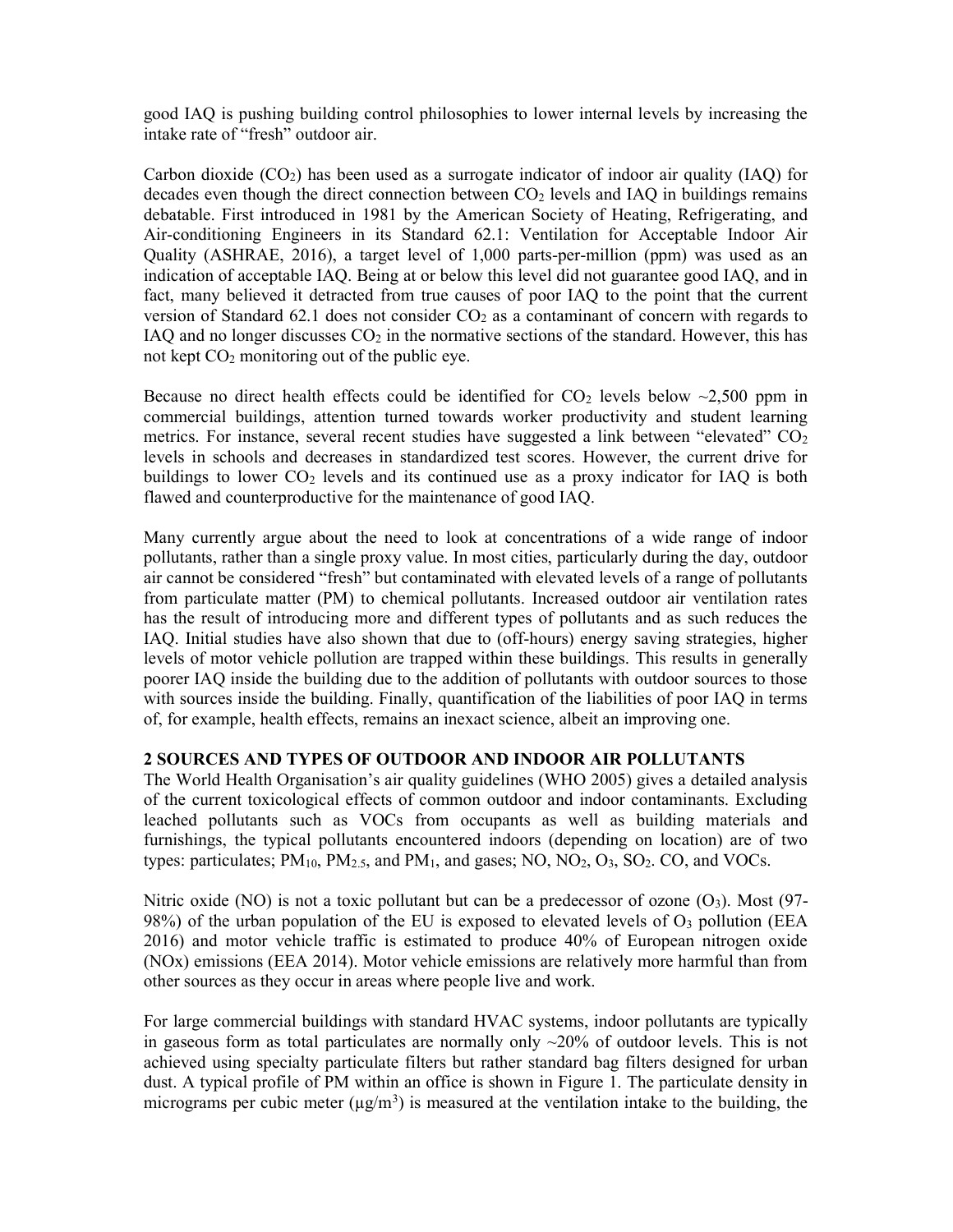office space at table height and at the return side of the ventilation system which allows particulate sources to be determined.

The occasional spikes in indoor PM are associated with indoor activity rather than external particulates brought in by the ventilation system. The periods of high particulate counts at the ventilation return are associated with times when the system is off and particulates diffuse back into the return void.



Figure 1. Particulate concentration profile (typ.)

## 3 AIR QUALITY MONITORING OF OUTDOOR AND INDOOR AIR

There are around 300 Environment Agency (EA) managed monitoring sites in total across the UK which monitor air quality and these are organized into networks to gather a particular kind of information, using a particular method (Defra, 2017). The pollutants measured and methods used depends upon the reason for setting up the network and how the data is used. The number of measurements made has increased dramatically every year for all pollutants  $(O_3, NO_2, CO, SO_2, and PM_{10})$  being monitored and for other UK Strategy pollutants.

For monitoring of indoor air, the quality of sensors and sensor technology have lagged behind requirements. Most provide a "cumulative" IAQ measurement instead of differentiating compounds. Conventional chemical and particulate matter reference monitoring instruments are large and inappropriate for use at multiple sites within buildings. The work done by air monitor manufacturers to develop and authenticate multi-gas and particulate monitoring systems with comparisons to EA reference monitoring stations has resulted in air monitors with verifiable accuracy over long-term trials ("Co-location comparison trials," 2017).

For this study, small sensor pods were used to measure NO,  $NO<sub>2</sub>$ ,  $NO<sub>X</sub>$ ,  $O<sub>3</sub>$ ,  $CO$ ,  $SO<sub>2</sub>$ , along with  $PM_1$ ,  $PM_{2.5}$ ,  $PM_{10}$  and total particulate carbon (TPC). They were also used to measure local conditions; %RH, temperature, and atmospheric pressure. Their small size along with battery operation and 3G wireless data collection allowed the monitors to be placed within the ventilation systems and office environment without disruption to the building occupants.

### 4 OUTDOOR AIR QUALITY AND IAQ

The ventilation section of a heating, ventilating and air conditioning (HVAC) system is not only responsible for introducing and distributing "fresh (outdoor) air" but also for maintaining the temperature in the occupied space within a specified temperature range.

The classical approach of ventilation control in large commercial and office buildings is based on time which means that for a specified period, depending on the season, the ventilation system is operated early enough in the day to bring the temperature within the desired range by the start of the working day. As people leave at the end of the day, the ventilation system is shut down, allowing the temperature to depart from this range to save energy. The now mostly empty building relies on diffusion rather than forced ventilation to disperse  $CO<sub>2</sub>$  and other pollutants and that have built up during the day. This approach is taken solely to save the considerable amounts of energy expended to control the temperature. The graph shown in Figure 2 below shows the classic timed profile of HVAC systems.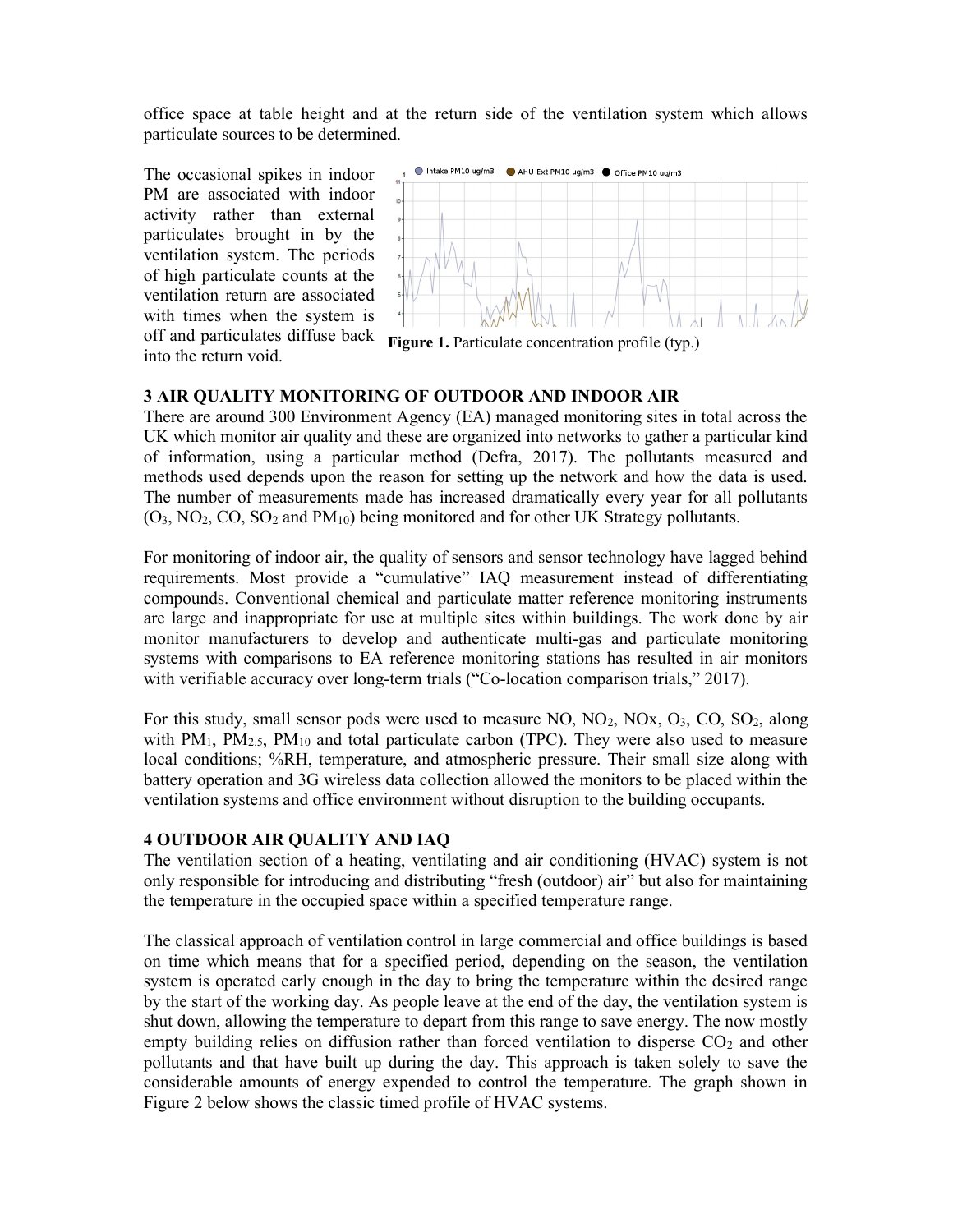Pressure in the return air duct represented the ON/OFF time for the intake fan. The outdoor pollutant NO2, associated with early morning traffic, peaks from  $6-8$  a.m. The internal  $NO<sub>2</sub>$ level rises from ventilation start-up at 4 a.m., until it coincides with outdoor  $NO<sub>2</sub>$  levels at approximately 7:45 a.m. The peak internal  $NO<sub>2</sub>$ level occurs at the start of the day for the office workers, approximately 8:45-9:00 a.m.

This NO2 pollution profile associated with timed ventilation systems is typical of the



Figure 2. Example of a time-controlled HVAC system (readings were taken in London during British Summer Time (BST).

office buildings surveyed in London, however, most do not absorb the  $NO<sub>2</sub>$  as quickly as shown in this profile. The traffic pollution peaks are typically coincident with the HVAC ON & OFF timings making the ingress of early morning pollution inevitable. Due to air transport delays and the inherent buffering effect of large spaces, the early morning pollution is captured and retained across the working day even as the outside levels drop below the internal levels. The daytime pollution is then retained and replenished until the evening peak is captured when the system switches off.

By altering this time controlled HVAC system to a demand controlled system, the intake of outdoor air is limited by need. The greatest need for outdoor air is for dilution of elevated  $CO<sub>2</sub>$ levels. In London, a secondary need is to help control the internal temperature by bringing in cooler outdoor air to reduce the cooling load required by modern well insulated office spaces.

The current ventilation requirements for commercial spaces such as offices buildings are set by ASHRAE Standard 62.1-2016. This is based on a nominal outdoor air ventilation rate per person occupying the space. As the number of people occupying the space at any one time is difficult to measure, the UK/EU Building requirements for new buildings have defined a more reasonable value of  $CO<sub>2</sub>$  to not exceed  $\sim$ 1,200 ppm indoors (DCLG, 2015). Further, new buildings are required to install CO<sub>2</sub> monitors linked to the operation of the HVAC systems.

The building controls community are well aware of the huge fluctuations in  $CO<sub>2</sub>$  that can occur across an office space. For example, poorly ventilated or under-ventilated meeting rooms may see values in excess of the Part F requirement while open office spaces never get close. This and a poor understanding of the effects of external pollution on the internal space has pushed building controls engineers to equate low levels of  $CO<sub>2</sub>$  with good IAQ.

The most modern building systems include a measurement of  $CO<sub>2</sub>$  within the environmental comfort control strategy. If the measured  $CO<sub>2</sub>$  levels within a zone of the building drop below a threshold level, the volume of air to that zone is increased. For the low threshold levels found (600 ppm) this resulted in high volumes of "fresh" air being drawn into all zones of the building during the afternoon working hours. The early morning HVAC start of 5 a.m. is typically associated with the need to cool the space after the evening and night time temperature increases. This high-volume air flow has the effect of capturing the early morning traffic pollution. After the temperature had come into the set range, the volume of outdoor air can be reduced as  $CO<sub>2</sub>$  is at near ambient levels as it has not yet had time to increase. This has the effect of reducing the flushing effect and capturing the high morning pollution for a longer period. Higher volumes of outdoor air used in the late afternoon to dilute the higher  $CO<sub>2</sub>$ levels bring in a higher level of pollution that accompanies the peak afternoon/evening traffic.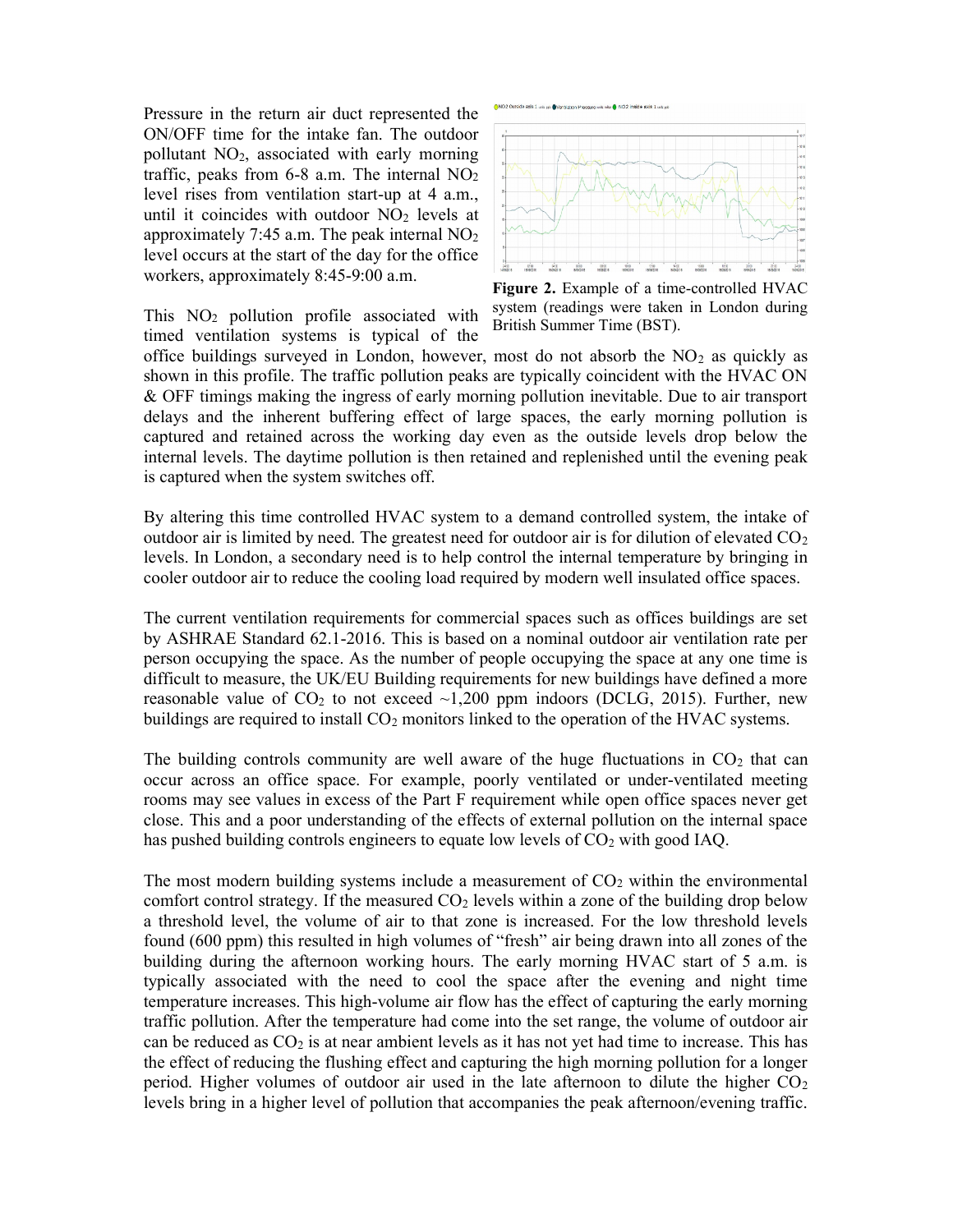The unintended consequence of this combined timed/temperature/ $CO<sub>2</sub>$  threshold strategy is to ensure that the gaseous air pollutant concentrations within space are higher than outside. The potential health effects of higher indoor pollution levels far outweigh the benefits of lower CO<sub>2</sub> levels.

Recent research in the effects of  $CO<sub>2</sub>$  have suggested that at levels of 1,000 ppm, statistically significant reduction in intellectual performance can be measured (Satish et al., 2012). Using this as a guide and modifying the control strategy to allow the higher threshold of 800 ppm of CO2 to dominate the air intake control and the variable speed of the air volume supplied to each zone within the building had significant effects of the pollution levels within the building. These simple changes combined with a learnt profile of the pollution at the air intake and the characteristic building  $CO<sub>2</sub>$  profile associated with occupancy allowed the system to significantly change the amount of pollution entering the building, while maintaining  $CO<sub>2</sub>$ levels well below required levels. The efficacy of the approach is shown in the graphs below.



Figure 3. HVAC system ventilation profile

Figure 4. Office space  $NO<sub>2</sub>$  and  $CO<sub>2</sub>$  levels

The indoor pollution represented by  $NO<sub>2</sub>$  in Figure 3 no longer peaks at the start of the working day but meets the lower outdoor  $NO<sub>2</sub>$  level just before midday. It tracks the external pollution when the ventilation is at its most active to suppress the internal  $CO<sub>2</sub>$  but it has an intermittent effect in the late afternoon as the decreasing number of people results in the suppression of the afternoon/evening traffic related pollution peak. To quantify the pollution reduction, three working days before the control strategy change were compared with three working days after. The external pollution level on each day at each sample interval was considered 100%. The percentage reduction in pollution could then be estimated across the days before and after the control strategy change. Before the change, the pollution was between 9 and 10% greater inside than out for the period from 08:30 to 17:30.

The CO2 levels in the open office area peaked at 16:15 at 610 ppm and held until about 18:30. The control strategy change increased the  $CO<sub>2</sub>$  levels in the open office area, rising faster during the morning to the peak of 640 ppm which held from 12:00 to 19:30 as shown in Figure 4. This slight increase is due to the threshold  $CO<sub>2</sub>$  in other smaller monitored spaces controlling the outdoor air ventilation rate. The pollution levels after the strategy change are between 69% and 71% of the external levels over the 8:30 to 17:30 period. This 30% drop below external levels in London is typically enough to bring the inside space below legally required air quality levels.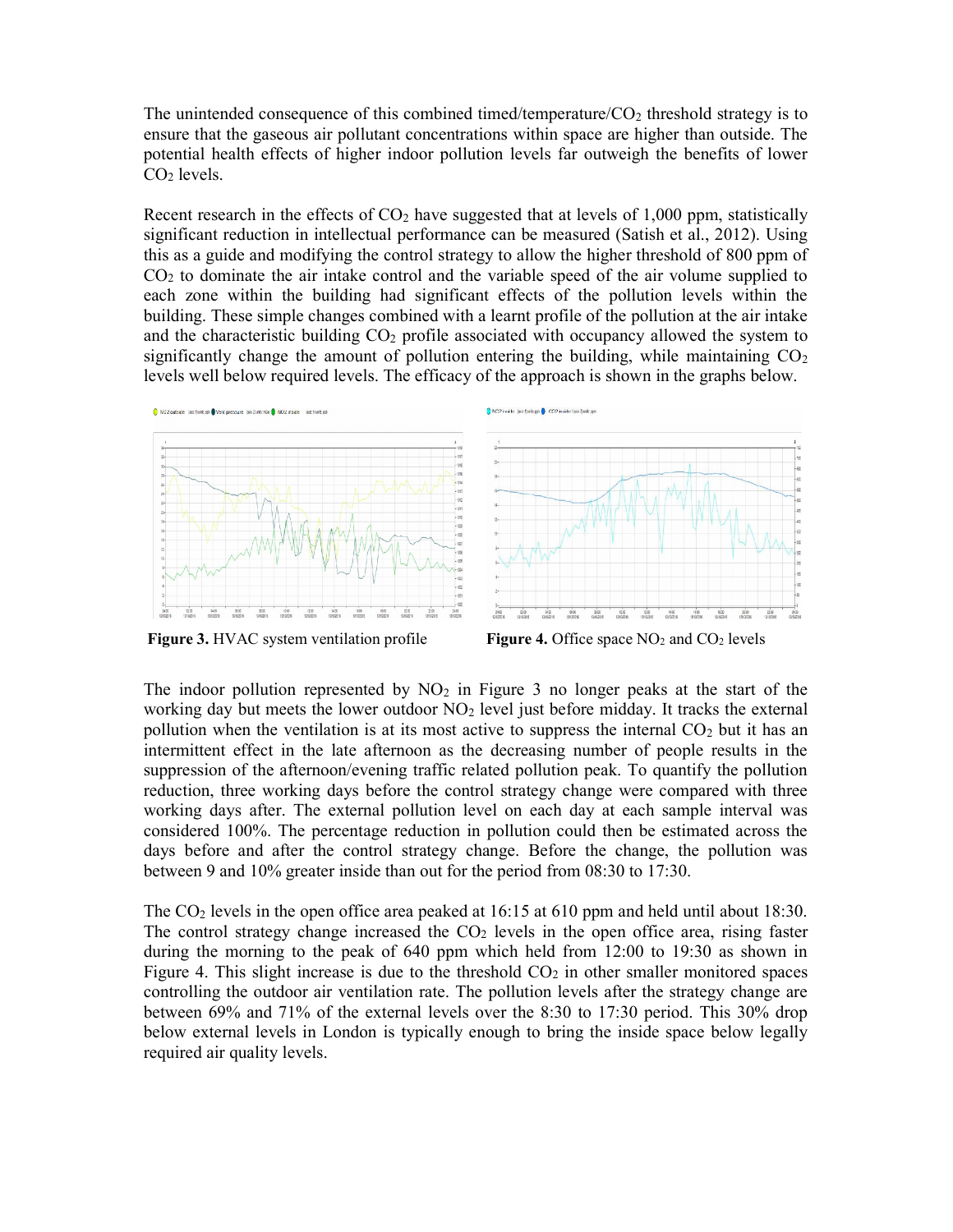#### Indirect versus direct control of air pollutants

The examples described above illustrate how air quality can be affected, both positively and negatively, using basic ventilation control strategies to vary when and the amount of outdoor ventilation air is being introduced into a building and distributed throughout the occupied space by the HVAC system. However, in locations such as London where outdoor pollutant levels exceed regional / national air quality standards, the indirect control of indoor pollution by varying the amount of outdoor ventilation air and/or the use of transfer air to control  $CO<sub>2</sub>$ levels does not always have the desired effect. The data presented here shows that although CO2 guidelines are being met, IAQ can still suffer due to the introduction of outdoor air pollutants – especially during those periods of elevated pollutant levels, i.e., morning and afternoon rush hours (with the emphasis on "hours").

In these locations, consideration should be made for the direct control of pollutants using enhanced air cleaning. This being air cleaning for PM2.5 not currently provided for with the standard HVAC filters employed in most buildings and for chemical contaminants such as NO2, O3, and SO2 using gas-phase air filtration. This latter form of air cleaning is available in delivery systems that include combination particulate / chemical filters that can replace existing pleated dust filters, flat panel extruded carbon composites, and/or bulk-fill modular filters to provide the level of filtration necessary to allow the use of whatever quantity of outdoor air may be deemed necessary to provide for IAQ and energy conservation.

### 5. CONSIDERATIONS FOR ENERGY SAVINGS

#### Ventilation, IAQ, and energy conservation

The relationship between the amount of outdoor ventilation air required to provide acceptable IAQ in a building and the amount of energy required to temper this air is in one respect relatively straightforward and in another quite complex. The basic premise is to use outdoor air to dilute those airborne pollutants whose primary sources are inside the building to levels that would not cause adverse health effects to building occupants. However, if ambient levels of outdoor pollutants are above regional or national guidelines, one would merely be substituting one group of pollutants – those with indoor sources – with pollutants whose primary sources are outside the building. For urban environments, this means pollutants found in motor vehicle exhaust, mainly  $NO<sub>2</sub>$ ,  $SO<sub>2</sub>$ , and PM (which includes diesel particulate matter or DPM). In fact, motor vehicles contribute more than half of the CO and NOx, and almost a quarter of the hydrocarbons emitted into the air.

Bringing in large quantities of outdoor ventilation air, regardless of air quality, can present a significant energy penalty whether discussing either cooling or heating loads in a building. The amount of energy saved by adopting this demand led approach is difficult to quantify even though the self-heating load of the building remains constant. The building used for this study does not have a recirculating air system but uses fan coil units to cool locally recirculated air to meet the desired temperature. For periods when no outdoor air is being used, these less efficient units take the cooling load normally supplied by the main plant. However, when the air outside is significantly colder than inside it is typically heated to less than 10 degrees below the desired temperature. This allows slow cooling of the space without disrupting the thermal comfort of the occupants. Thus, this heating and the reduction in main fan intake and exhaust requirements must be balanced with the increased reliance on the local fan coil units. The reduced usage of the main air intake and exhaust fans is of the order of 50% which in extremes of temperature will equate to significant energy savings but in milder weather the inefficiencies of these units may lead to increased energy usage. The overall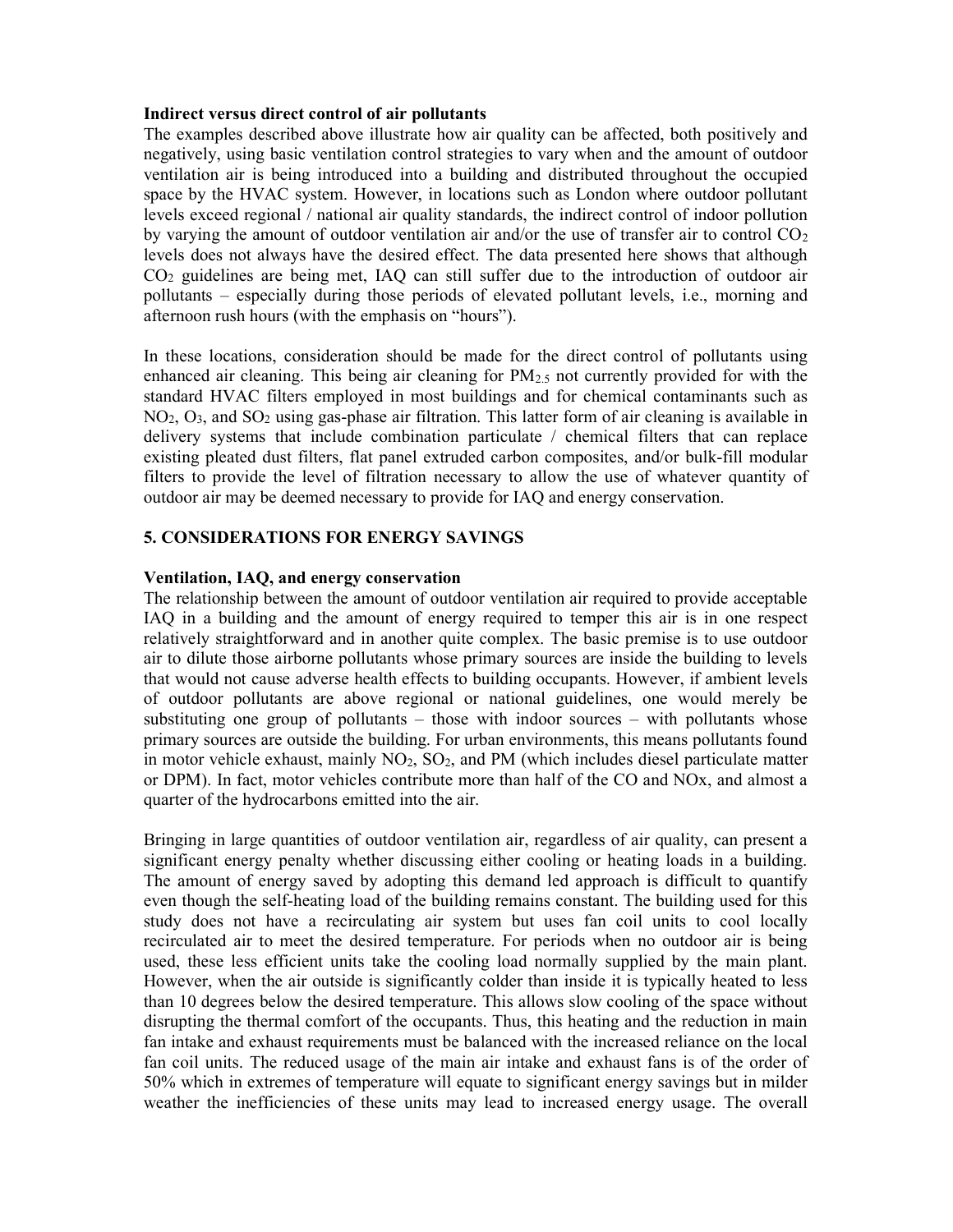energy usage in mild periods is low so a marginal increase will only have a very small effect on energy use.

### 6 DISCUSSION AND CONCLUSIONS

National ambient air quality standards (NAAQS) and monitoring requirements are established by the EU but are implemented at the local level. The NAAQS are based on risk factors versus actual epidemiology and in contrast, the WHO guidelines for indoor air quality are more health-based but currently only have guidelines for nine contaminants due to the level of effort required to characterize individual chemical species. Even with these air quality standards in place, many still argue that there are no safe levels of pollution.

It has been shown how various ventilation strategies can also prove to be detrimental with regards to achieving and maintaining acceptable IAQ. Assuming that harmful pollutants can be managed through indirect control using dilution with outdoor air and keeping  $CO<sub>2</sub>$  levels below specified limits is an incorrect assumption.

The  $CO<sub>2</sub>$  levels observed in this study did not exceed the 1,000 ppm ASHRAE guideline level, the 1,200 ppm limit suggested in Part F of the Building Code, nor the 1,500 limit set for schools. For the most part  $CO<sub>2</sub>$  levels remained below 800 ppm, even during periods of maximum occupancy. Previous studies of schools (Lamping, 2007) using significantly reduced outdoor air ventilation rates along with direct control of pollutants through enhanced air cleaning with recirculation showed similar  $CO<sub>2</sub>$  levels to what was observed in this study. Further, it was observed that the use of medical inhalers by students was reduced as much as 50% in schools using this ventilation strategy, an indication of improved air quality.

In England, it is estimated that 15% of people have asthma, and the UK has the highest prevalence of asthma symptoms in the world (Howieson, 2005). However, there are currently no regulations for IAQ nor regulatory levels for indoor contaminants in the UK. Part F of the building code looks to consolidate energy efficiency, requiring further ventilation designs to be incorporated within today's tightly sealed buildings. And although this has been an encouraging step, the fall-back position remains to use  $CO<sub>2</sub>$  as a proxy for IAQ, with acceptable levels generally established using ASHRAE guidelines and/or standards. Current work is being done within ASHRAE Technical Committees and Resource Groups to develop a list of indicator compounds with specific relevance to IAQ and incorporate this list into the current Standard 62.1 for guidance when evaluating indoor environments and perceived IAQ.

With the requirement to provide buildings that present a healthy and productive environment for building occupants, the continued use of  $CO<sub>2</sub>$  as a proxy to gauge IAQ can prove counterproductive to these goals. It has been shown here that bringing in large quantities of "fresh" (outdoor) air in areas that do not meet current air quality standards for one or more criteria pollutant will serve to increase the indoor levels of these pollutants and which could prove to be harmful to occupants. Given this, one must carefully balance the use of  $CO<sub>2</sub>$  as a surrogate for acceptable IAQ against the ability to accurately monitor and directly control pollutants known to have harmful effects at concentrations much lower than any threshold limit for  $CO<sub>2</sub>$ . Consideration must be given to relegate  $CO<sub>2</sub>$  monitoring for the more appropriate use of demand controlled ventilation – with air cleaning as indicated – for the maintenance of acceptable IAQ and as part of an energy conservation strategy.